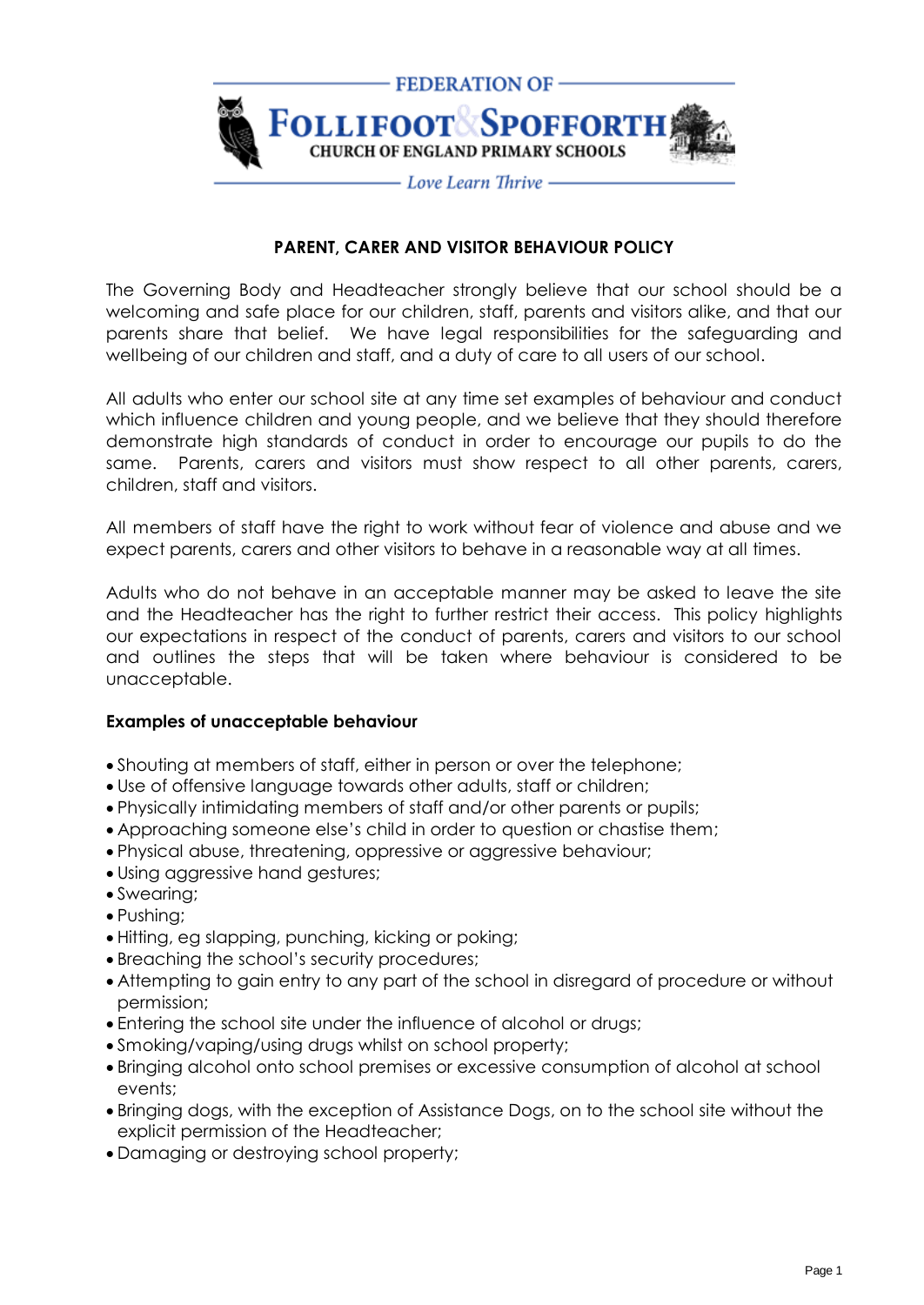• Displaying any signs and/or handing out notices or messages which could cause unreasonable upset and/or harm to any member of staff, governor, parent or child.

The above list shows examples of unacceptable behaviour, however, this is not exhaustive. Should any of the above occur on school premises, or any other behaviour which is considered unacceptable, the school may feel it is necessary to take action by contacting the appropriate authorities or considering restricting the offending adult from entering the school premises.

School-related issues which parents or carers may have concerning the school, pupils or their families must be brought to the attention of a member of staff. Parents or carers must not try to resolve any issues themselves by direct action. If issues cannot be successfully resolved by speaking to a staff member, the correct course of action is for parents and carers to use the school's Complaints Procedure as appropriate. This is available on the school website or a copy can be requested from the school office.

We expect all communication between parents and the school to be conducted in a polite and respectful manner. Communication may be similarly restricted if it becomes unacceptable, for example, abusive, persistent or threatening emails or text/voicemail/phone messages or other written communication.

## **Social Media**

On occasions some parents are tempted to make comments about the school, school staff, other parents and/or pupils on social media. Social media is not the forum for raising concerns or complaints about the school. If parents have a concern about the school, they can raise their concern directly with the Headteacher and complaints can be raised through the school's Complaints Procedure.

Parents and carers should take care when posting messages on social media. Parents are expected to treat everyone with respect and professionalism – even on social media - and adults should set a good example to their children and other pupils. Do not use social media to criticise the school or its staff or pupils or make inappropriate comments.

In the event that any pupil or parent/carer of a pupil is found to be posting inappropriate comments on social media, they will be reported to the appropriate 'report abuse' section of the social media site and consideration will be given to taking further action. Making potentially defamatory, offensive or derogatory comments about others on social media could have legal implications. In addition, threats of violence can lead to a criminal action. The school will also expect any pupil or parent/carer to remove such inappropriate comments immediately.

## **Legal framework**

Under Section 547 of the Education Act 1996 it is an offence for any person to be on school premises to cause or permit a nuisance or disturbance. It provides the right to remove and prosecute any person who is believed to have committed an offence.

Whilst a parent or carer of a child attending the school normally has implied permission to be on the school premises at certain times and for certain purposes, this permission may be withdrawn if the parent or carer exhibits behaviour which the Headteacher